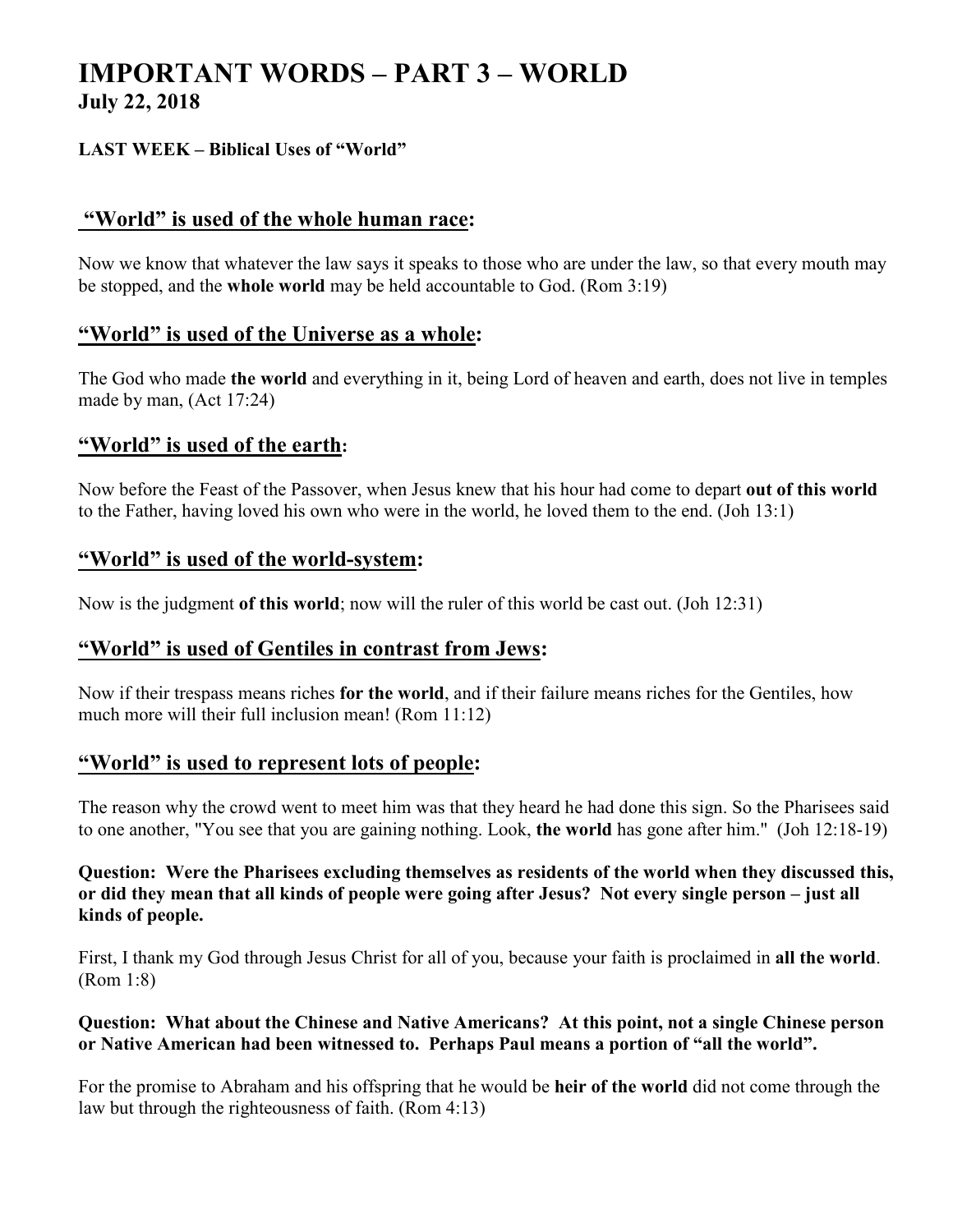**Question: If, according to Galatians 3:29, only those in Christ are Abraham's offspring, how is Abraham heir of the world if world means every single person?** 

# **"World" is used of humanity minus believers:**

We know that we are from God, and the **whole world** lies in the power of the evil one. (1Jn 5:19)

Yet a little while and **the world** will see me no more, **but you will see me**. Because I live, you also will live. (Joh 14:19)

"If **the world** hates you, know that it has hated me before it hated you. (Joh 15:18)

**Question: Does Jesus mean that Christians will hate Christians, because Christians are a part of the world? Or, does it mean that a certain segment of the world – even all kinds of people in the world – will hate you?** 

And I will ask the Father, and he will give you another Helper, to be with you forever, even the Spirit of truth, **whom the world cannot receive**, because it neither sees him nor knows him. You know him, for he dwells with you and will be in you. (Joh 14:16-17)

**Question: How do you receive the Holy Spirit if you cannot? Is every single person unable to receive the Spirit of truth, or is that limited to those in whom the Spirit does not dwell?** 

# **"World" is used of believers only:**

"**For God so loved the world**, that he gave his only Son, that whoever believes in him should not perish but have eternal life. For God did not send his Son into the world to condemn the world, but in order that the world might be saved through him. (Joh 3:16-17)

They said to the woman, "It is no longer because of what you said that we believe, for we have heard for ourselves, and we know that this is indeed the **Savior of the world**." (Joh 4:42)

For the bread of God is he who comes down from heaven and **gives life to the world**." (Joh 6:33)

The next day he saw Jesus coming toward him, and said, "Behold, the Lamb of God, who **takes away the sin of the world**! (Joh 1:29)

that is, in Christ God was **reconciling the world to himself**, **not** counting their trespasses against them, and entrusting to us the message of reconciliation. (2Co 5:19)

He is the propitiation for our sins, and not for ours only but also for the sins of the **whole world**. (1Jn 2:2)

**Discussion: Describe a situation where one would consider it loving to the person to a) prevent them from dying when you have absolute power to save them and b) by you not saving them, they suffer for all eternity. If someone did that to you, would you consider it an act of love or an act of wrath? Does your answer change if the person wants to die and suffer for all eternity? Why or why not?** 

**Question: is every single person saved or only believers?** 

**Question: does the bread of God give life to every single person or to believers? Question: Does the Lamb of God take away the sins of every single person or of believers?**